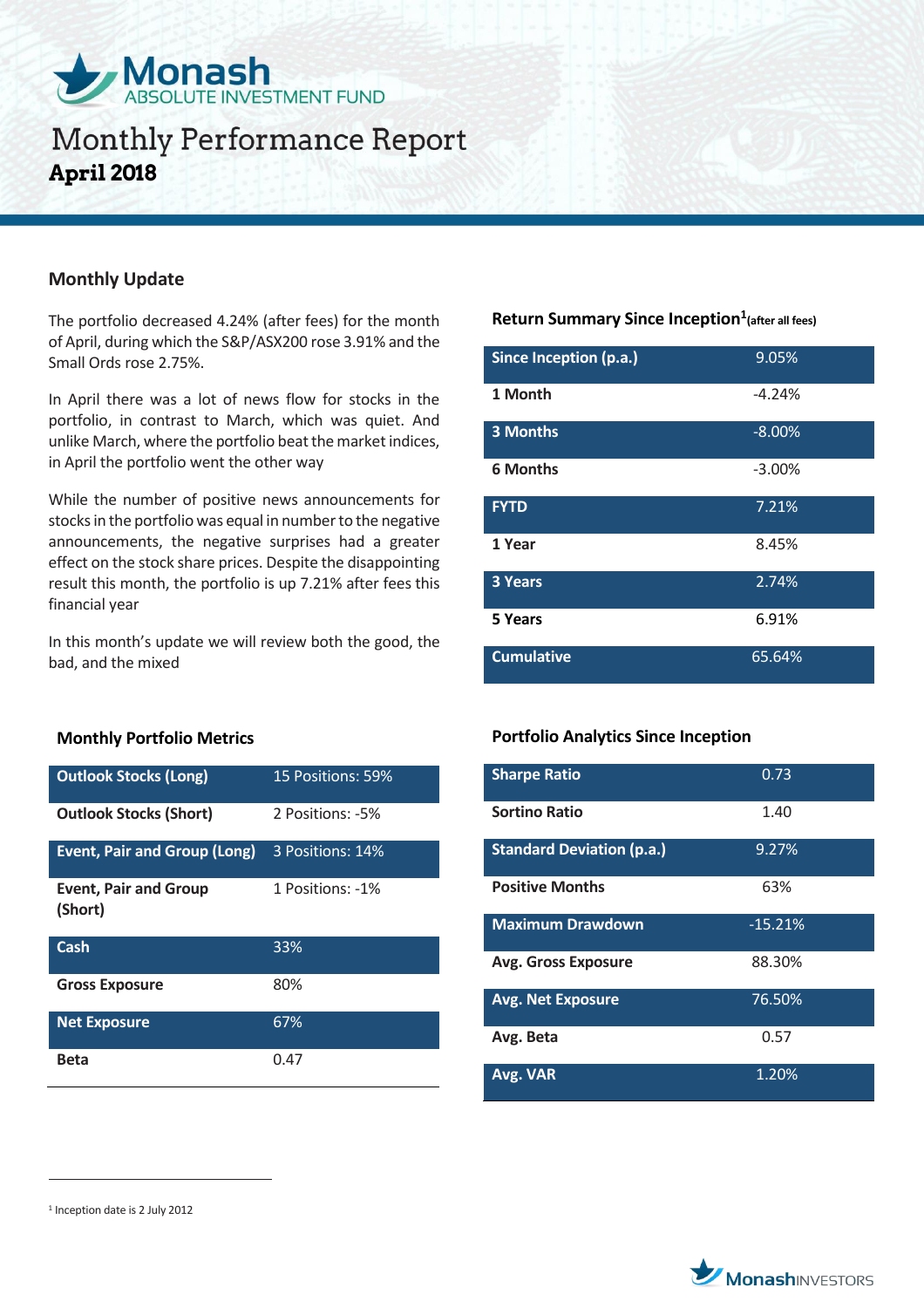

#### **The Good**

**Netcomm Wireless** (ASX: NTC) +16%: Netcomm surprised the market by signing a product purchase agreement with Bell Canada for the supply Fixed Wireless broadband devices, similar to the Netcomm units that NBN and AT&T are rolling out to urban fringe and rural customers. This is only the third such contract of its type in the world; Netcomm invented the product and is the only successful tenderer so far.

**Leigh Creek** (ASX: LCK) +100%: While this is a big jump in the share price it is only a small holding for the portfolio, given the event driven nature of our investment and the size of the company. LCK is developing a coal gasification project in South Australia, and received environmental approval mid-April. The next catalyst for the stock price will be successful flaring, after which the resource should be upgraded from contingent to proven. It amounts to around 4% of Australia's gas reserves.

**NextDC** (ASX: NXT) +5%: During the month NXT undertook a capital raising to fund the purchase of land for the next generation of data centres. What surprised us and the market was the scale of these new centres. NXT total available capacity was 129 megawatts (MW) and this has been increased to 306MW. The original S1 facility was 16MW, the under construction S2 is 40MW, and the newly announced S3 will be 80MW. While it will be some time before this new capacity is required, it clearly demonstrates management's confidence in the outlook for the business.

**MicroX** (ASX:MX1) +3%: MicroX signed a contract with the UK Ministry of Defence to undertake the first phase of Research and Development into a lightweight x-ray imaging system for detecting explosives hidden in consumer electronic devices. This is part of a program with the Department of Transport to improve aviation safety.

### **The Bad**

**Experience Co** (ASX: EXP) -18%: EXP downgraded its FY18 EBITDA guidance by 15% due to unseasonably bad weather during the March and April peak periods in North Queensland for key operations. In the past, EXP's business has bounced back promptly from rain interruptions and we see no reason why it will not do so again. The business continues to grow strongly notwithstanding this setback, and the EPS will be up 13% in FY18.

**AirXpanders** (ASX: AXP) -54% based on our average exit price: In a shock announcement AXP disclosed flat sales in 3Q vs 2Q. Prior to this, all company announcements stated growing adoption as measured by the signing on of new hospitals and the growing usage per month on average by each surgeon. It was such a shock to the AXP Board that they immediately sacked the CEO. We immediately exited the stock, as it was a violation of the investment thesis. The stock fell another 26% after we exited.

**G8 Education** (ASX: GEM) -14%: At its AGM management noted that continuing tough industry conditions (both supply and demand) had reduced their occupancy rates by 2.5-3% so far this year compared to the February estimate of 1-1.5%. This led to high single digit earnings downgrades by analysts. However, industry conditions will improve significantly following the implementation of the new government childcare subsidy on 1 July and will improve GEM outlook.At the time of writing, the stock has bounced back 7.5%.

Monash Investors is the investment manager of the Fund. The Trust Company (RE Services) Limited ABN 45 003 278 831, AFSL 235 150 ("Perpetual") is responsible entity of, and issuer of units in, the Fund. The inception date of the Fund is 2nd July 2012. financial or other decision. This information does not take into account your investment objectives, particular needs or financial situation. Monash Investors, Winston Capital and Perpetual do not accept liability for any Performance figures assume reinvestment of income. Past performance is not a reliable indicator of future performance. Comparisors are provided for information purposes only and are not a direct comparison against benchmar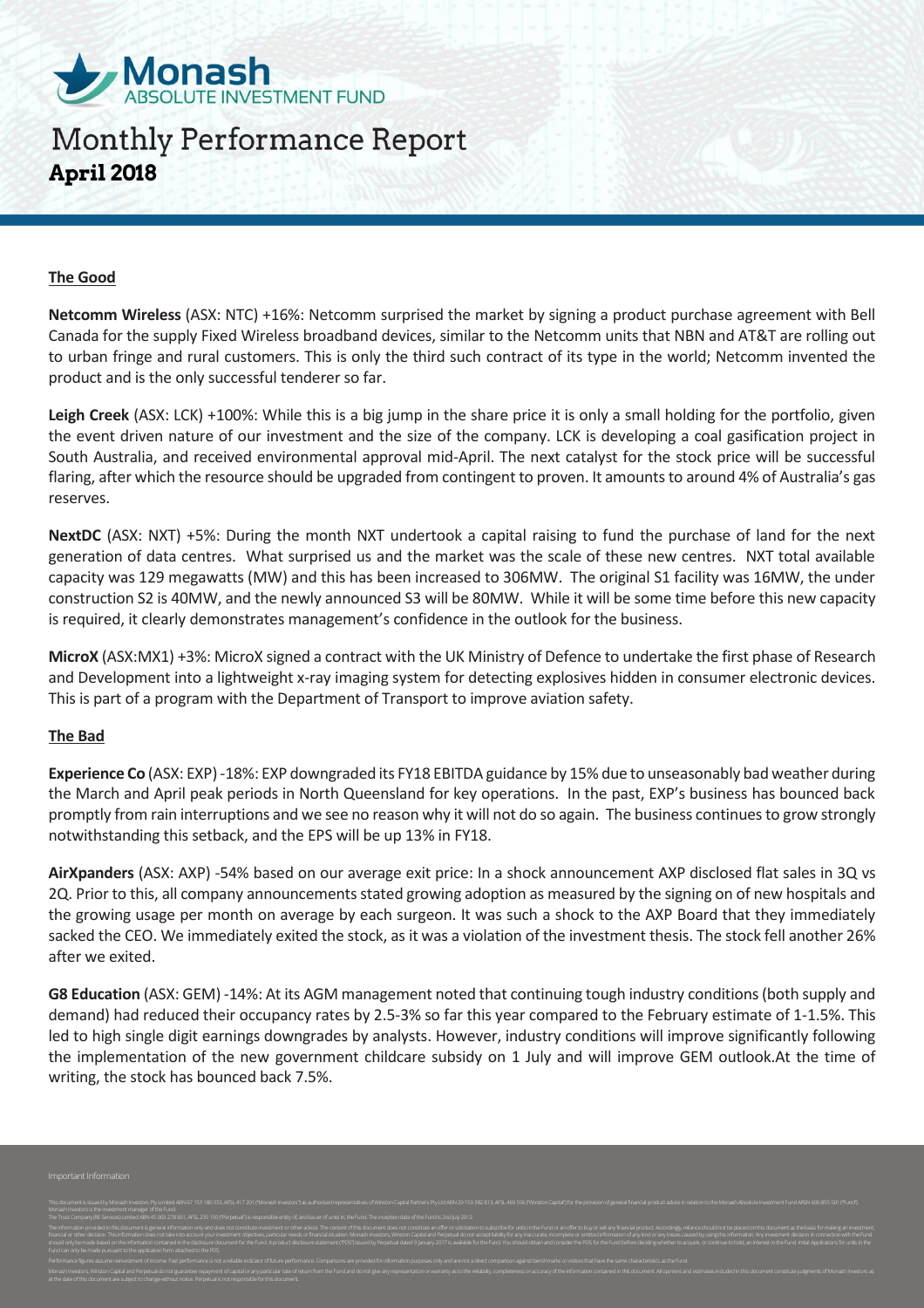

#### **The Mixed**

**Impedimed** (ASX: IPD) -25%: The positive news for Impedimed in April was the long awaited interim results of its Lymphedema trial, which showed a 67% improvement in outcomes using its product, versus the traditional approach. There is still a number of years for the trial to continue. However, it is on track to show a large and statistically significant benefit that will lead to its widespread adoption. The negative news for Impedimed was its quarterly report that showed in the absence of this adoption its sales continue to be slow and it is burning cash.There is a great deal of upside in this stock contingent on the roll out to come, so we continue to hold it at a modest weight.

**Lovisa** (ASX: LOV) -2%: The positive news for Lovisa was that like for like sales growth to the end of Q3 FY 2018 was 7.6%, which is very strong, and has been achieved at a time when they have been reporting strong margins. Due to the addition of new stores that they have been rolling out in the UK, France, Spain and the USA, we estimate that they will do about a 20% increase in sales overall this year. The negative news was the resignation of the CEO who has been in that position for only 1.5 years, and a total of 2.5 years at the company "to pursue other interests". However, founder and MD, Shane Fallscheer (previously CEO), will continue to lead the company and step back into the CEO role (at least for the time being). We have maintained our weight in this stock.

**Alexium** (ASX: AJX) -41%: The positive news for Alexium was that (i) analytical testing showed pillows treated with Alexicool deliver over 500% greater cooling capacity compared to other commercially available pillows. This means manufacturers can buy far less Alexicool in order to achieve the same effect than other products, making Alexicool much more cost effective than alternatives. In addition (ii) they are making excellent progress in three of their verticals, and success in any of these should result in material sales growth this calendar year. The negative was the disclosure in a letter to shareholders that in the March quarter that they were prompted to develop this new industry accepted test for cooling because, in the absence of this evidence, there had been pricing pressure on their cooling chemicals currently supplied to the bedding industry for mattresses. We continue to hold a modest weight in this stock.

Monash Investors is the investment manager of the Fund. The Trust Company (RE Services) Limited ABN 45 003 278 831, AFSL 235 150 ("Perpetual") is responsible entity of, and issuer of units in, the Fund. The inception date of the Fund is 2nd July 2012. financial or other decision. This information does not take into account your investment objectives, particular needs or financial situation. Monash Investors, Winston Capital and Perpetual do not accept liability for any Performance figures assume reinvestment of income. Past performance is not a reliable indicator of future performance. Comparisors are provided for information purposes only and are not a direct comparison against benchmar